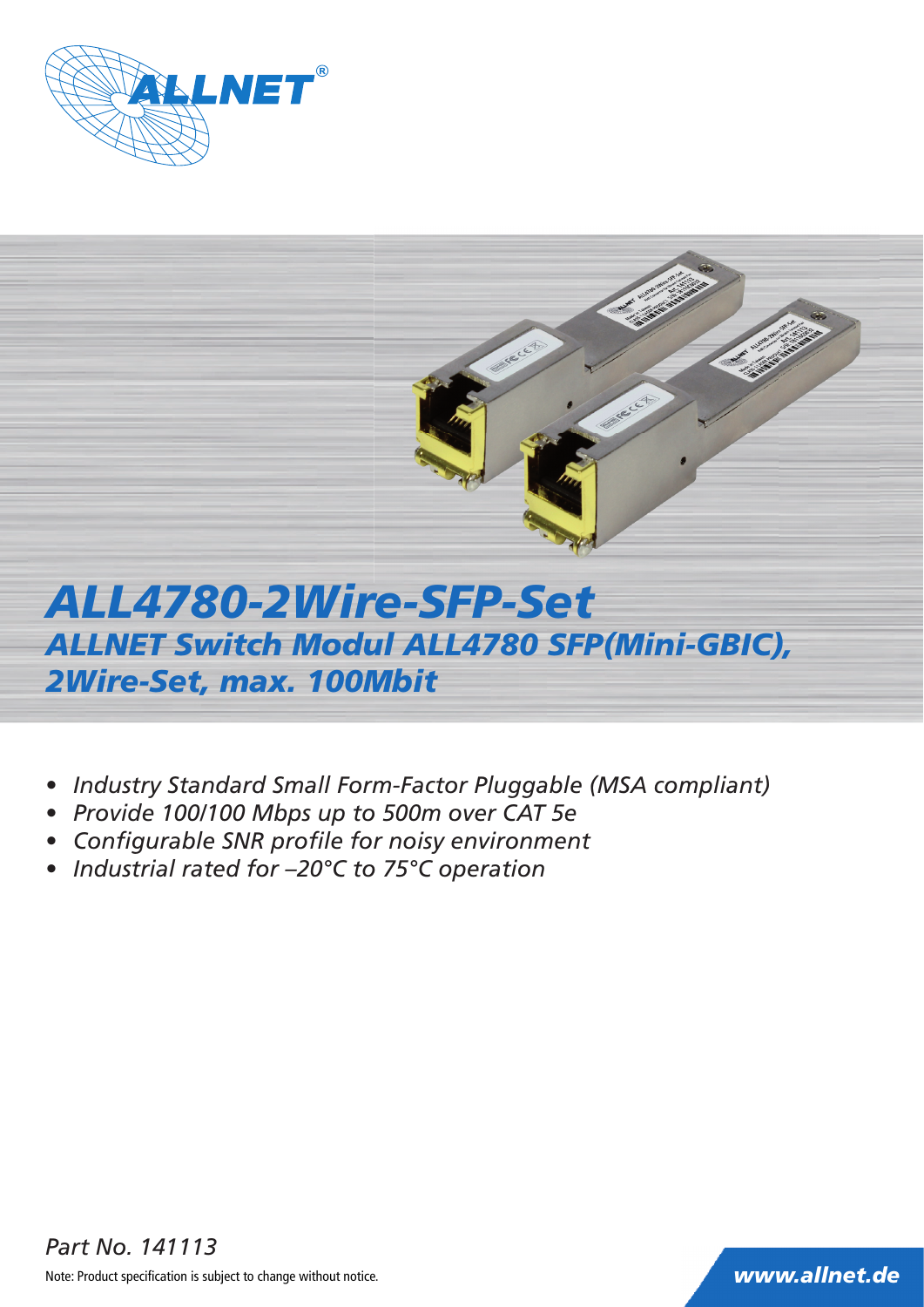



### *Description*

ALLNET ALL4780-2Wire-SFP-Set is an integrated SFP bridge modem, a MSA compliant Small-Form Factor Pluggable module that enables traditional Ethernet switch, media converter and other network appliances to connect beyond typical Ethernet coverage (100 meters). Incorporated with the latest VDSL2 technology, this SFP modem can be easily adapted to existing applications with existing 2-wire cable, such as phone line, to avoid the cost of rewiring. It can drastically extend the Ethernet service on UTP wire with distance up to 3000 meters, and even with the rate of 100Mbps speed up to 400 meters on a standard Cat 5e 2 wire cable.

The SFP modem is also designed with flexible profiles settings for system integrator, or user, to select based on their unique applications and environment requirements. Symmetric profile can be applied as a standard Ethernet connection while Asymmetric profile can be used for other services like Video streaming or IP surveillance services which require high traffic flow in an unidirection configuration. The SFP modem also supports Telco grade noise cancellation techniques like Interleave, high SNR profile, and retransmission that can effectively eliminate the noise impact to ensure your service/control messages can securely deliver in a harsh environment.

With long reach coverage, high noise immunity, and compact board size, ALLNET ALL4780-2Wire-SFP-Set SFP modem is an ideal upgrade for your Enterprise or Industry applications.

| <b>Hardware</b>          | RJ-45 (LRE Port)                      |                                           |
|--------------------------|---------------------------------------|-------------------------------------------|
|                          | SERDES connect to host                |                                           |
|                          | LED 1 (CO/ CPE indicator)             |                                           |
|                          | LED 2 (PWR/ Link Status indicator)    |                                           |
| Software                 | Self Boot & Managed by Internal Flash |                                           |
|                          | Linux driver for managed devices      |                                           |
|                          |                                       |                                           |
| <b>Power Requirement</b> |                                       | 3.3v, 700mA                               |
| Environment              | <b>Operating Temperature</b>          | $-20 \sim +75^{\circ}C$                   |
|                          | <b>Storage Temperature</b>            | $-40 \sim +85^{\circ}C$                   |
|                          | <b>Operating Humidity</b>             | 5% to 90% (non-condensed)                 |
|                          | <b>Storage Humidity</b>               | 5% to 95% (non-condensed)                 |
|                          | <b>ESD Standards</b>                  | Contact: +/-4KV Air:+/-8KV (EN 61000-4-2) |
|                          | <b>Radiated RFI Standards</b>         | Strength:10V/m (EN 61000-4-3)             |
|                          | <b>EFT/BURST Standards</b>            | Power:2KV Signal:1KV (EN 61000-4-4)       |
|                          | <b>Surge Immunity Standards</b>       | Power:2KV Signal:1KV (EN 61000-4-5)       |
| Certification            |                                       | CE / FCC                                  |

# **Specifications**